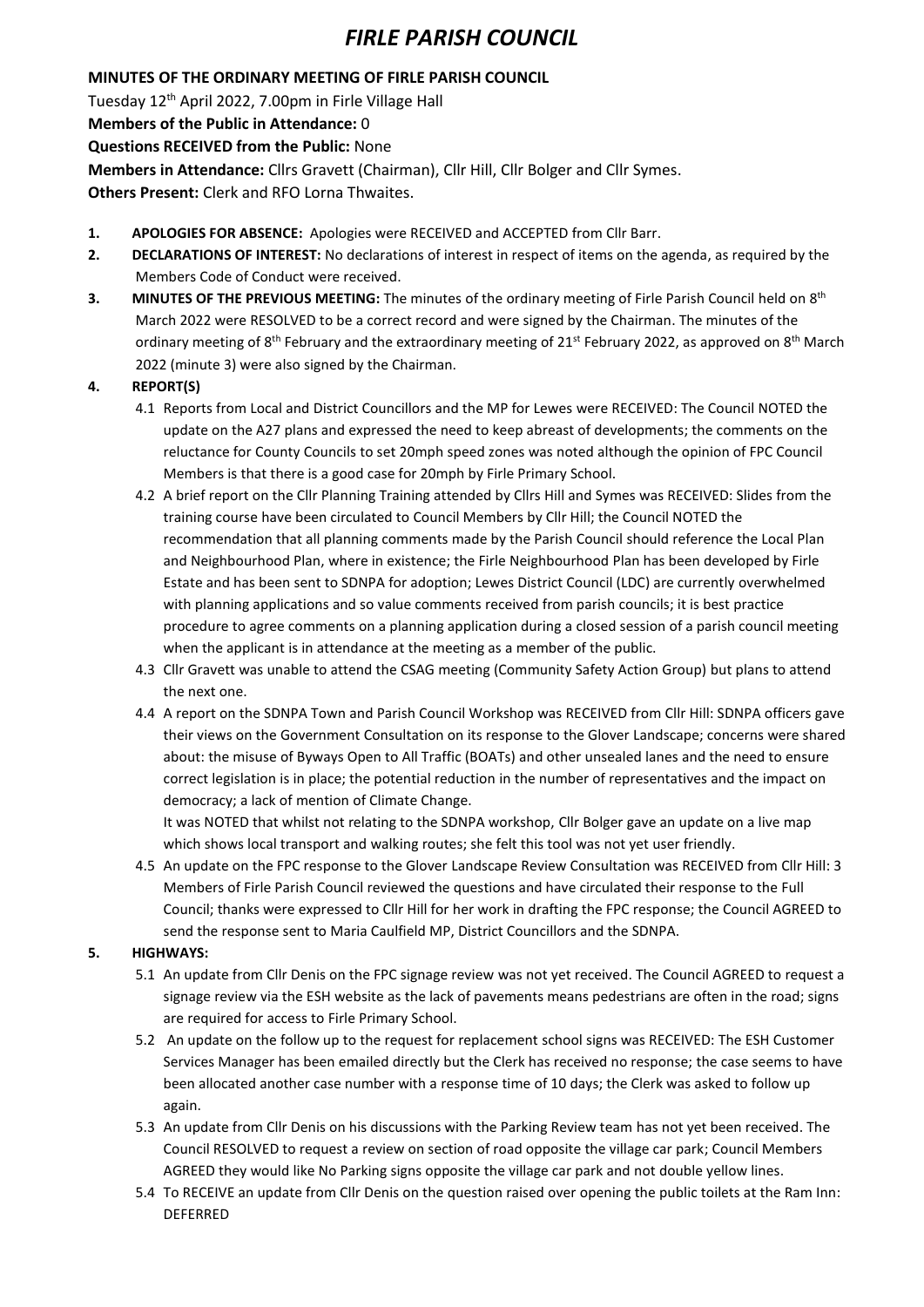# *FIRLE PARISH COUNCIL*

- 5.5 Responses to the potential of sharing a speed radar camera were RECEIVED: 6 Parish Councils have responded to the Clerk and are discussing at their next Parish Council meetings; Members of the Council considered the response from ESALC re the trialling of speed radar by JAGs in the Wealden District; the Council AGREED that it could not resolve to rent or purchase a speed traffic monitor at this stage and will discuss further at the next meeting.
- 5.6 To RESOLVE to request Speed Traffic Surveys with ESCC: DEFERRED until a decision has been reached regarding the purchase or hire of a speed radar camera (minute 5.5).
- 5.7 A response from Tom Beasley re the removal of the traffic island has not yet been received. The Clerk was asked to follow up again.
- 5.8 The Council AGREED not to request a SLR meeting at this stage as one was not currently required.
- 5.9 An update on the hedgehog crossing signs requested from ESH was RECEIVED: This has been logged with ESH, case number 00672388; the Council AGREED that individuals could put up their own signs should they wish; Cllr Symes AGREED to contact the parishioner who had made the initial request.

#### **6. PLANNING APPLICATIONS**

- 6.1 To AGREE comments for any applications received:
	- 6.1.1 **SDNP/22/00714/ LIS 48 Polecat Cottages The Street Firle East Sussex BN8 6LQ** 
		- Proposal: Repair and raise the height of flint and brick garden walls with gate and correct halfround coping and reverse curve abutment at rear of Number 51
		- The Council AGREED they have no further comments to make in addition to the comments agreed at the meeting of 8<sup>th</sup> March 2022.

#### **7. PLAYING FIELDS LEASE**

- 7.1 An update on the Sublease with Firle Cricket Club was RECEIVED: A meeting date has yet to be agreed but will be planned for after Easter.
- 7.2 To RESOLVE to adopt the Sublease for Firle Cricket Club: DEFERRED

#### **8. FINANCE:**

- 8.1 Payments for April were AUTHORISED, and the monthly finance report and bank reconciliation were RECEIVED.
- 8.2 The end of year budget vs actual spend report for 2021-22 was RECEIVED.
- 8.3 To RECEIVE a report on the change to bank signatories and registering the Clerk as an account user with Lloyds Bank – Cllr Gravett: DEFERRED
- 8.4 The Fixed Asset Register of Firle Parish Council was RESOLVED to be a correct record of assets held.
- 8.5 The Financial Regulations Policy was ADOPTED.
- 8.6 The Firle Parish Council Standing Orders were ADOPTED

#### **9. GRANTS**

- 9.1 To RECEIVE and RESOLVE grant awards for the following applications:
	- 9.1.1 Firle School Playground: The Clerk was asked to contact the correspondent and invite them to send a formal application and to attend the next meeting of the Council in May.

#### **10. POLICIES**

- 10.1 The draft PLANNING PROTOCOL for Firle was REVIEWED. The Council AGREED that Cllr Hill would circulate a revised protocol including the following amendments: comments and decisions are referenced to the SDNP Local Plan and the Firle Neighbourhood Plan (when adopted); that individual councillors circulate any comments they may have on planning applications prior to the meeting of the Council; comments agreed by Firle Parish Council are agreed in a closed session of the meeting if the applicant is present at the meeting as a member of the public. The second draft of the Planning Protocol will be received at the next meeting.
- 10.2 The Pensions Discretions Policy for Firle Parish Council was ADOPTED.

#### **11. MATTERS ARISING:**

- 11.1 To RECEIVE an update on discussions with Glynde Forge and the Hugh Barnes Memorial Award for 2021 and agree any actions – Cllr Barr. DEFERRED
- 11.2 An update on the potential storage of sandbags at Firle Estate was RECEIVED: Cllr Symes has been in contact with Firle Estate who unfortunately have no storage area able to accommodate the sandbags; Firle Estate suggested that the corner of Firle Village car park as a potential site; Cllr Symes AGREED to calculate the number of sandbags required; Cllr Symes AGREED to discuss a possible storage location with Cllr Barr.
- 11.3 The agenda for the Annual Parish Meeting, 10<sup>th</sup> May 2022 was AGREED.
- 11.4 To RECEIVE an update on the repair to the damaged post protecting the village carpark litter bin: This work has not yet been completed but will be done in May.